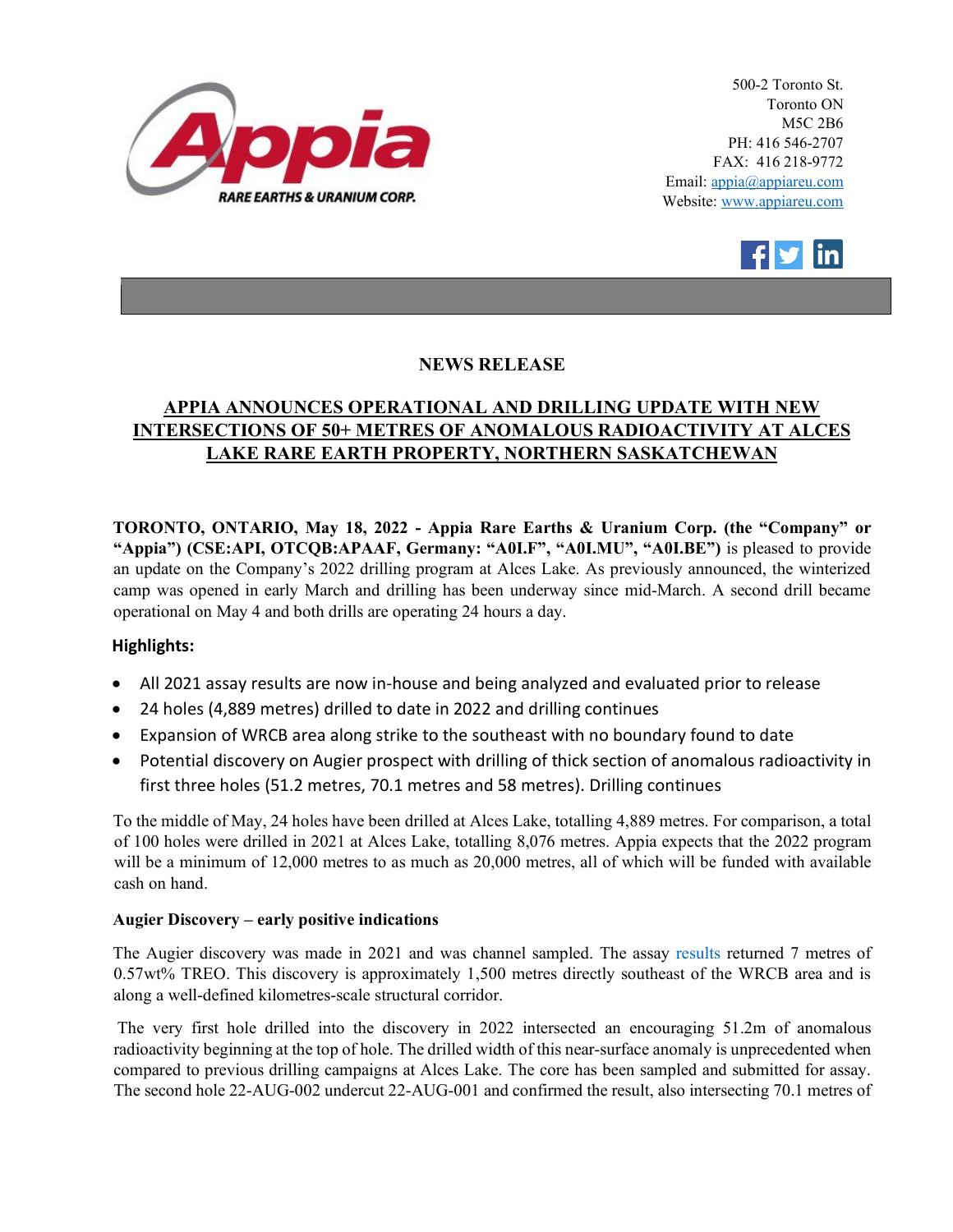anomalous radioactivity from the top of the hole. The third hole at 22-AUG-003 explored the strike extent of this trend and intersected 58 metres, starting at a depth of 23 metres. This is the same anomalous radioactive unit as the two previous holes and is on strike 150 metres southeast of 22-AUG-002.

#### **Continued Delineation of the WRCB Discovery**

Appia continues to delineate the magnitude of the rare earth elements discovery at WRCB with longer and deeper holes to build on the 2021 information. The results so far are encouraging.

Of the 2022 holes, 19 have been drilled at WRCB and all holes in the WRCB complex have intersected intervals of anomalous radioactivity over drilled widths ranging up to 11.0 metres, some with visible monazite. The 2022 drilling has expanded the WRCB area of interest with identified intervals of anomalous radioactivity up to 120 metres further along strike to the southeast. This has increased the overall length of the trend of anomalous radioactivity in WRCB drill core from 160 metres to 280 metres of strike length, and the program is ongoing. The WRCB area is still open along strike in both the northwest and southeast directions.

Additional 2022 exploration activities at WRCB will include an IP survey over the centre of the WRCB discovery area to evaluate the methods applicable across the property.



# **Figure 1 – WRCB Area 2022 Drilling Campaign**

*Figure 1 . Current status of Appia's 2022 exploration drilling program at WRCB and area. Newly completed 2022 drillholes are shown with white collar points and trace lines over a Thorium distribution map derived from Appia's 2021 airborne radiometric survey.*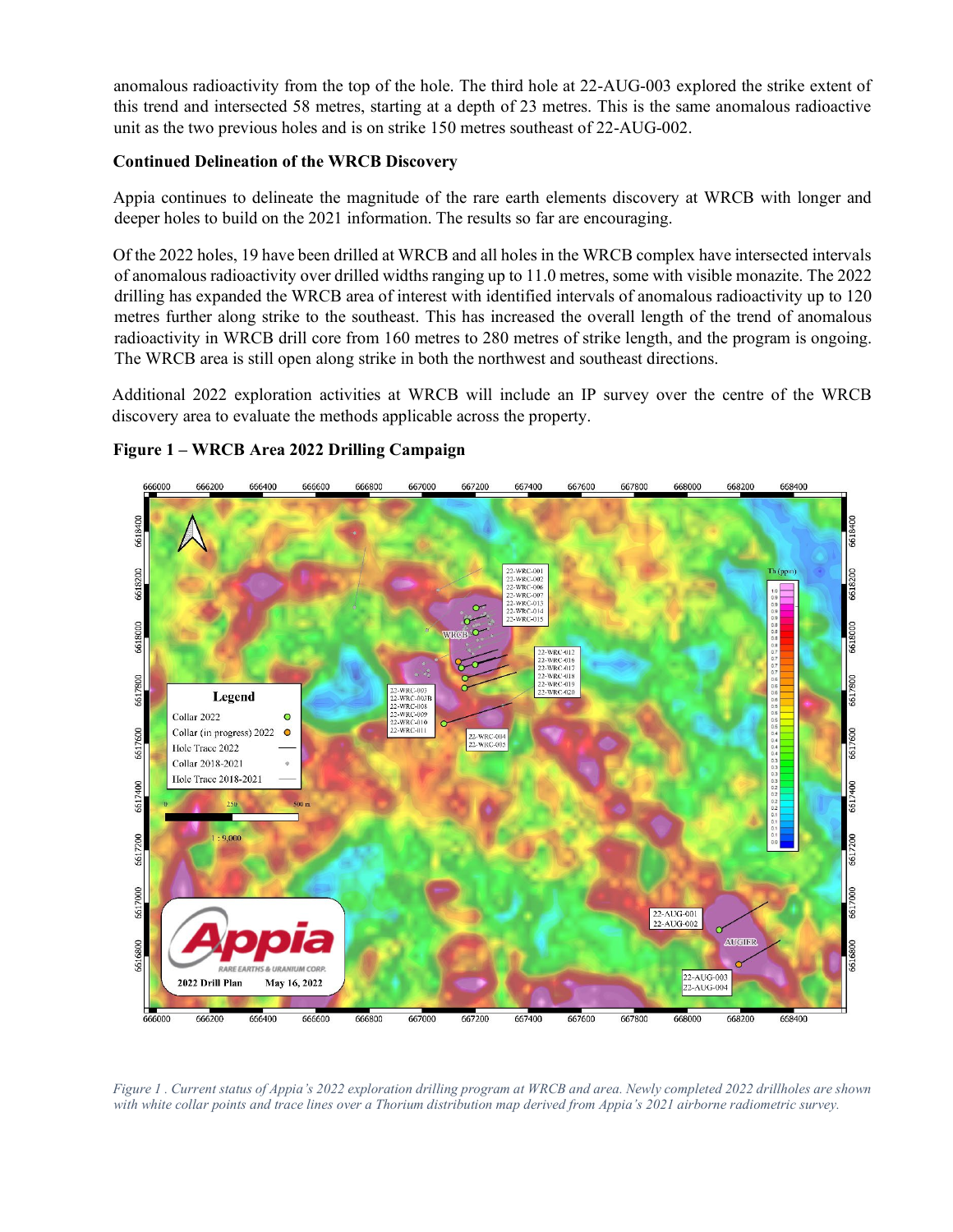| Hole ID     | <b>Easting</b> | <b>Northing</b> | <b>Azimuth</b> | <b>Dip</b> | Final<br>Length (m) |
|-------------|----------------|-----------------|----------------|------------|---------------------|
| 22-AUG-001  | 668119.4       | 6616898         | 60             | 45         | 298.5               |
| 22-AUG-002  | 668119.4       | 6616898         | 60             | 60         | 201                 |
| 22-AUG-003  | 668193         | 6616768         | 60             | 45         | 255.25              |
| 22-WRC-001  | 667169.5       | 6618060         | 73             | 45         | 102                 |
| 22-WRC-002  | 667169.5       | 6618060         | 73             | 65         | 142                 |
| 22-WRC-003  | 667160         | 6617809         | 73             | 45         | 286.75              |
| 22-WRC-003b | 667160         | 6617809         | 73             | 55         | 292                 |
| 22-WRC-004  | 667082         | 6617675         | 73             | 45         | 376.75              |
| 22-WRC-005  | 667082         | 6617675         | 73             | 80         | 420                 |
| 22-WRC-006  | 667202         | 6618019         | 73             | 65         | 101                 |
| 22-WRC-007  | 667202         | 6618019         | 73             | 80         | 108                 |
| 22-WRC-008  | 667147.8       | 6617885         | 73             | 45         | 189                 |
| 22-WRC-009  | 667147.8       | 6617885         | 73             | 55         | 213                 |
| 22-WRC-010  | 667147.8       | 6617885         | 73             | 65         | 198                 |
| 22-WRC-011  | 667147.8       | 6617885         | 73             | 75         | 232                 |
| 22-WRC-012  | 667200         | 6617897         | 73             | 46         | 180                 |
| 22-WRC-013  | 667203         | 6618111         | 73             | 45         | 54                  |
| 22-WRC-014  | 667203         | 6618111         | 73             | 60         | 58                  |
| 22-WRC-015  | 667203         | 6618111         | 73             | 75         | 54                  |
| 22-WRC-016  | 667162         | 6617846         | 73             | 53         | 229                 |
| 22-WRC-017  | 667162         | 6617846         | 73             | 45         | 243                 |
| 22-WRC-018  | 667162         | 6617846         | 73             | 60         | 225                 |
| 22-WRC-019  | 667136.4       | 6617909         | 73             | 45         | 219.75              |
| 22-WRC-020  | 667136.4       | 6617909         | 73             | 55         | 210.55              |

**Table 1. 2022 drillhole details current to May 15, 2022. Location information is presented in NAD 83 / UTM Zone 12N** 

#### **2021 Drill Results and Metallurgical Program**

The Company has now received all 2021 assay results and is currently analyzing and evaluating the information. A summary of the results is expected to be released in the near future. As recently announced, a 900 kg sample has been taken from the property and 600 kg is enroute to SGS Canada's Lakefield facility in Ontario for crushing and sizing ahead of test work. The remainder of the sample will be shipped at a later date. Upon completion of the preparatory work, the sample will be shipped to CanmetMINING and the test programs will begin to optimize and enhance the development of an Alces Lake Project flowsheet. In addition, Appia has requested proposals for additional airborne and ground radiometric surveys.

Appia commenced drilling at Alces Lake in mid-March 2022 and plans to drill significantly deeper holes compared to the 100 holes (approximately 8,076 metres) drilled in 2021. This is designed to allow Appia to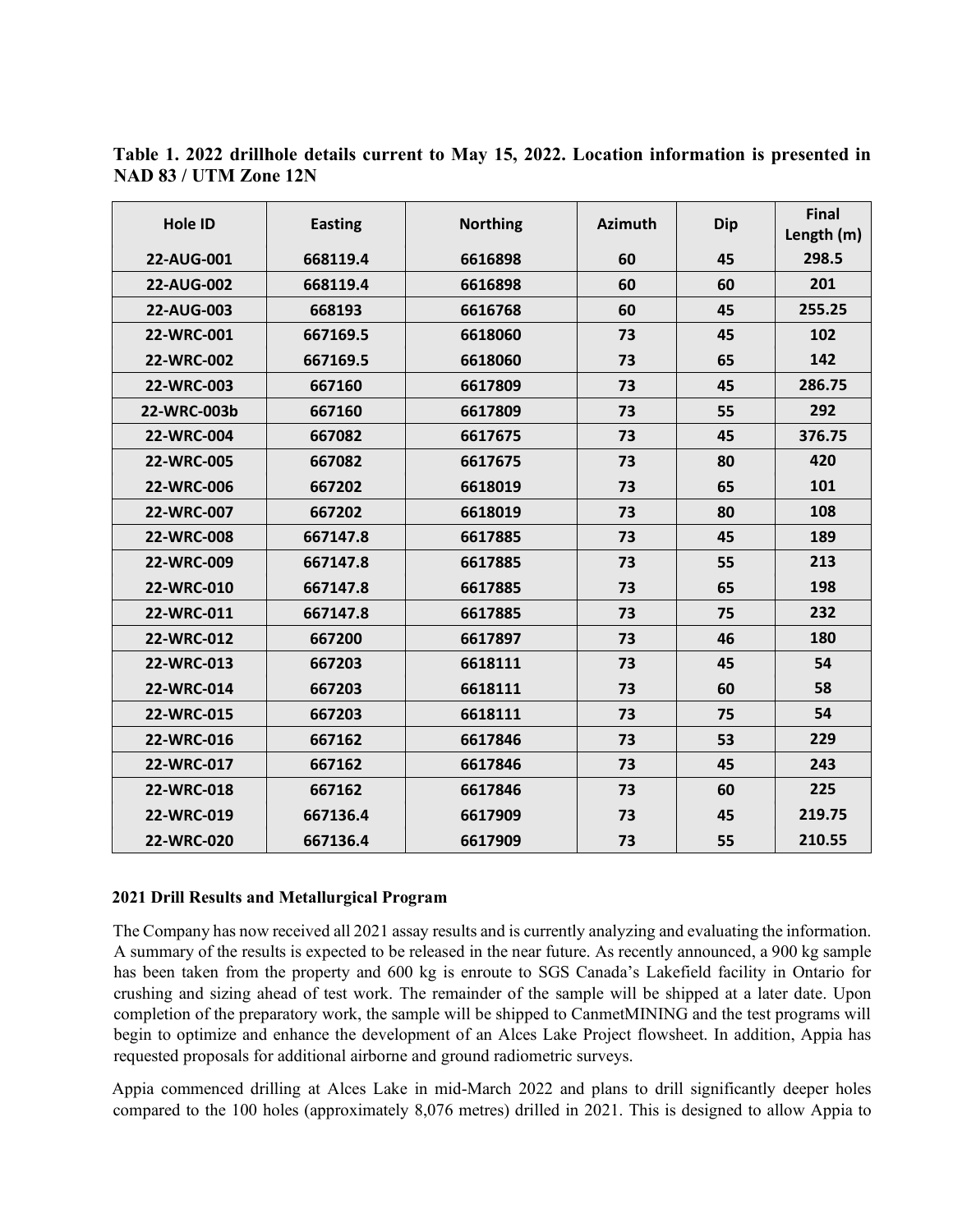determine continuity at depth and along the identified REE mineralization trends as the company works towards a maiden resource estimate in accordance with NI 43-101 for the area. With high-grade REE mineralization now identified in many locations within an area covering approximately 27 km<sup>2</sup> of the Alces Lake block. the Company believes the project has the potential to be a world-class source of high-grade critical rare earth bearing monazite.

About the Alces Lake Project

The Alces Lake project encompasses some of the highest-grade total and critical\* REEs and gallium mineralization in the world, hosted within several surface and near-surface monazite occurrences that remain open at depth and along strike.

\* Critical rare earth elements are defined here as those that are in short-supply and high-demand for use in permanent magnets and modern electronic applications such as electric vehicles and wind turbines (i.e: neodymium (Nd), praseodymium (Pr), dysprosium (Dy) and terbium (Tb)).

The Alces Lake project is located in northern Saskatchewan, the province that is developing a "first-of-its-kind" rare earth processing facility in Canada (currently under construction by the Saskatchewan Research Council and scheduled to become operational in early 2023). The Alces Lake project area is 35,682 hectares (88,173 acres) in size and is 100% owned by Appia.

To ensure safe work conditions are met for the workforce, the Company has developed exploration guidelines that comply with the Saskatchewan Public Health Orders and the Public Health Order Respecting the Northern Saskatchewan Administration District in order to maintain social distancing and help prevent the transmission of COVID-19.

The metallurgical content in this news release was reviewed and approved by Mr. John Goode, P.Eng, Metallurgical Consultant to Appia's Board of Directors, and a Qualified Person as defined by National Instrument 43-101. The geologic content in this news release was reviewed and approved by Dr. Irvine R. Annesley, P.Geo, Advisor to Appia's Board of Directors, and a Qualified Person as defined by National Instrument 43-101. SRC Geoanalytical Laboratories' management system operates in accordance with ISO/IEC 17025:2005 (CAN-P-4E), General Requirements for the Competence of Mineral Testing and Calibration Laboratories.

## **About Appia**

Appia is a Canadian publicly-listed company in the rare earth element and uranium sectors. The Company is currently focusing on delineating high-grade critical rare earth elements and gallium on the Alces Lake property, as well as exploring for high-grade uranium in the prolific Athabasca Basin on its Otherside, Loranger, North Wollaston, and Eastside properties. The Company holds the surface rights to exploration for 105,026 hectares (259,525 acres) in Saskatchewan. The Company also has a 100% interest in 12,545 hectares (31,000 acres), with rare earth element and uranium deposits over five mineralized zones in the Elliot Lake Camp, Ontario.

Appia has 123.1 million common shares outstanding, 142.1 million shares fully diluted.

*Cautionary Note Regarding Forward-Looking Statements*: *This News Release contains forward-looking statements which are typically preceded by, followed by or including the words "believes", "expects", "anticipates", "estimates", "intends", "plans" or similar expressions. Forward-looking statements are not a guarantee of future performance as they involve risks, uncertainties and assumptions. We do not intend and do not assume any obligation to update these forward- looking statements and shareholders are cautioned not to put undue reliance on such statements.* 

*Neither the Canadian Securities Exchange nor its Market Regulator (as that term is defined in the policies of the CSE) accepts responsibility for the adequacy or accuracy of this release.*